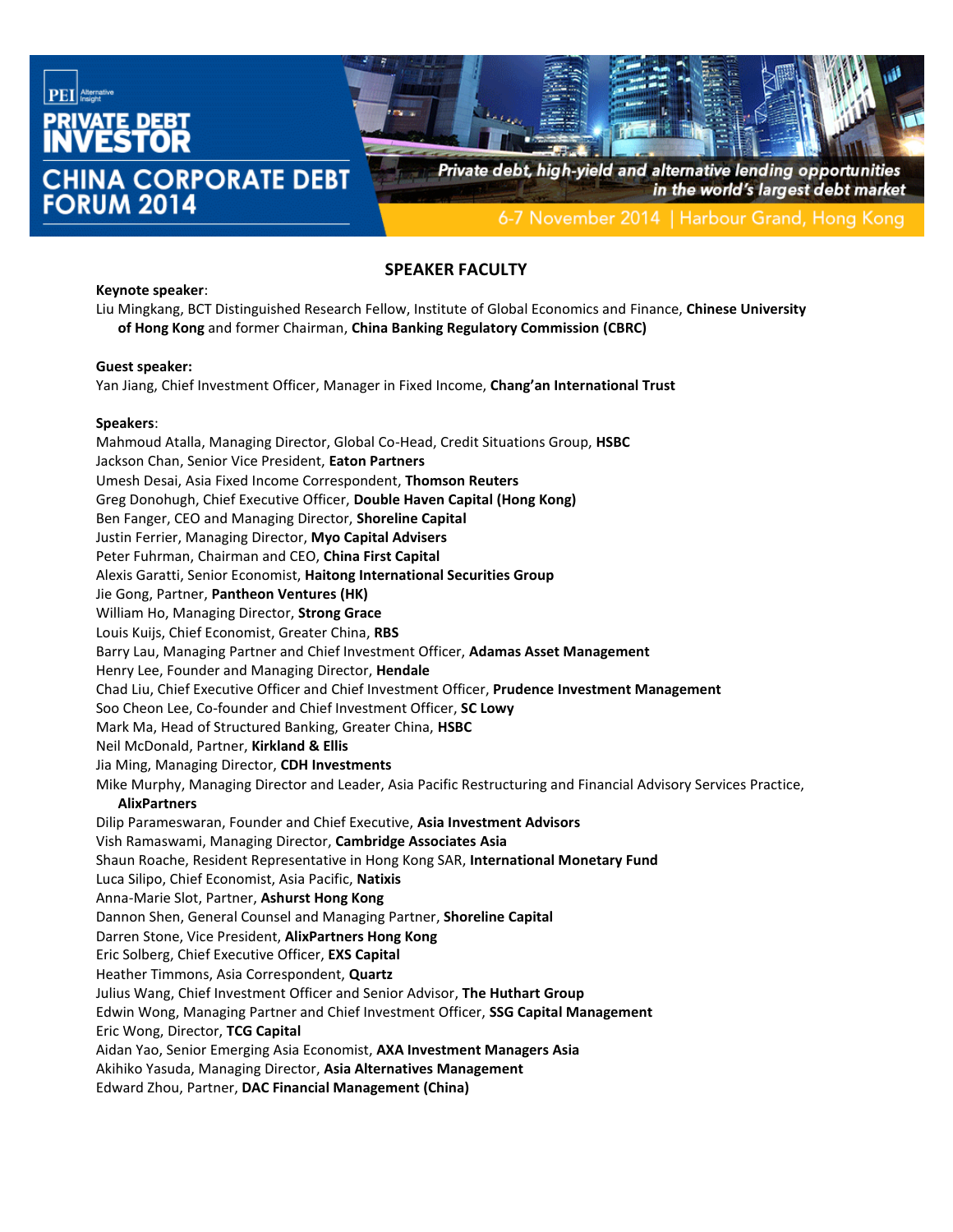

## **Thursday 6 November 2014**

| 8:30am  | Registration                                                                                                                                                                                                                                                                                                                                                                                                                                                                                                                                                                                                                                                                                                                  |
|---------|-------------------------------------------------------------------------------------------------------------------------------------------------------------------------------------------------------------------------------------------------------------------------------------------------------------------------------------------------------------------------------------------------------------------------------------------------------------------------------------------------------------------------------------------------------------------------------------------------------------------------------------------------------------------------------------------------------------------------------|
| 9:00am  | <b>PDI opening remarks</b>                                                                                                                                                                                                                                                                                                                                                                                                                                                                                                                                                                                                                                                                                                    |
| 9:10am  | China headwinds: What can we expect in the next 12-18 months?<br>+ China's credit bubble - will it lead to another global subprime crisis?<br>+ How will the Central Bank tread the monetary tightrope to marketization?<br>+ What measures can we expect from China's authorities? How will we see the liquidity squeeze<br>play out in the coming months?<br>+ What will we see happen by way of further loan defaults? Will we see a pattern emerge in<br>government response?<br><b>Moderator:</b><br>Luca Silipo, Chief Economist, Asia Pacific, Natixis<br><b>Panelists:</b><br>Louis Kuijs, Chief Economist, Greater China, RBS<br>Shaun Roache, Resident Representative in Hong Kong SAR, International Monetary Fund |
| 9:50am  | Outlook for China's property sector downturn and deflation of the 'bubble'<br>Speaker: Aidan Yao, Senior Emerging Asia Economist, AXA Investment Managers Asia                                                                                                                                                                                                                                                                                                                                                                                                                                                                                                                                                                |
| 10:15am | Keynote address: Impact of evolving regulation on China's banking industry and the onshore<br>credit market<br>Liu Mingkang, BCT Distinguished Research Fellow, Institute of Global Economics and Finance,<br>Chinese University of Hong Kong and former Chairman, China Banking Regulatory Commission<br>(CBRC)                                                                                                                                                                                                                                                                                                                                                                                                              |
| 10:45am | <b>Coffee break</b>                                                                                                                                                                                                                                                                                                                                                                                                                                                                                                                                                                                                                                                                                                           |
| 11:10am | China's trust companies and investment products<br>Guest speaker:<br>Yan Jiang, Chief Investment Officer, Manager in Fixed Income, Chang'an International Trust                                                                                                                                                                                                                                                                                                                                                                                                                                                                                                                                                               |
| 11:40am | Spotlight on China's shadow banking system and the debt problem<br>+ How far have China's shadow banking woes spread and what should we expect?<br>+ How will the bad debt be handled and losses absorbed?<br>+ What will be the implications for investors?<br>+ In what ways will the trust sector and the system-at-large develop?<br><b>Moderator:</b><br>Luca Silipo, Chief Economist, Asia Pacific, Natixis<br><b>Panelists:</b><br>Alexis Garatti, Senior Economist, Haitong International Securities Group<br>Yan Jiang, Chief Investment Officer, Manager in Fixed Income, Chang'an International Trust                                                                                                              |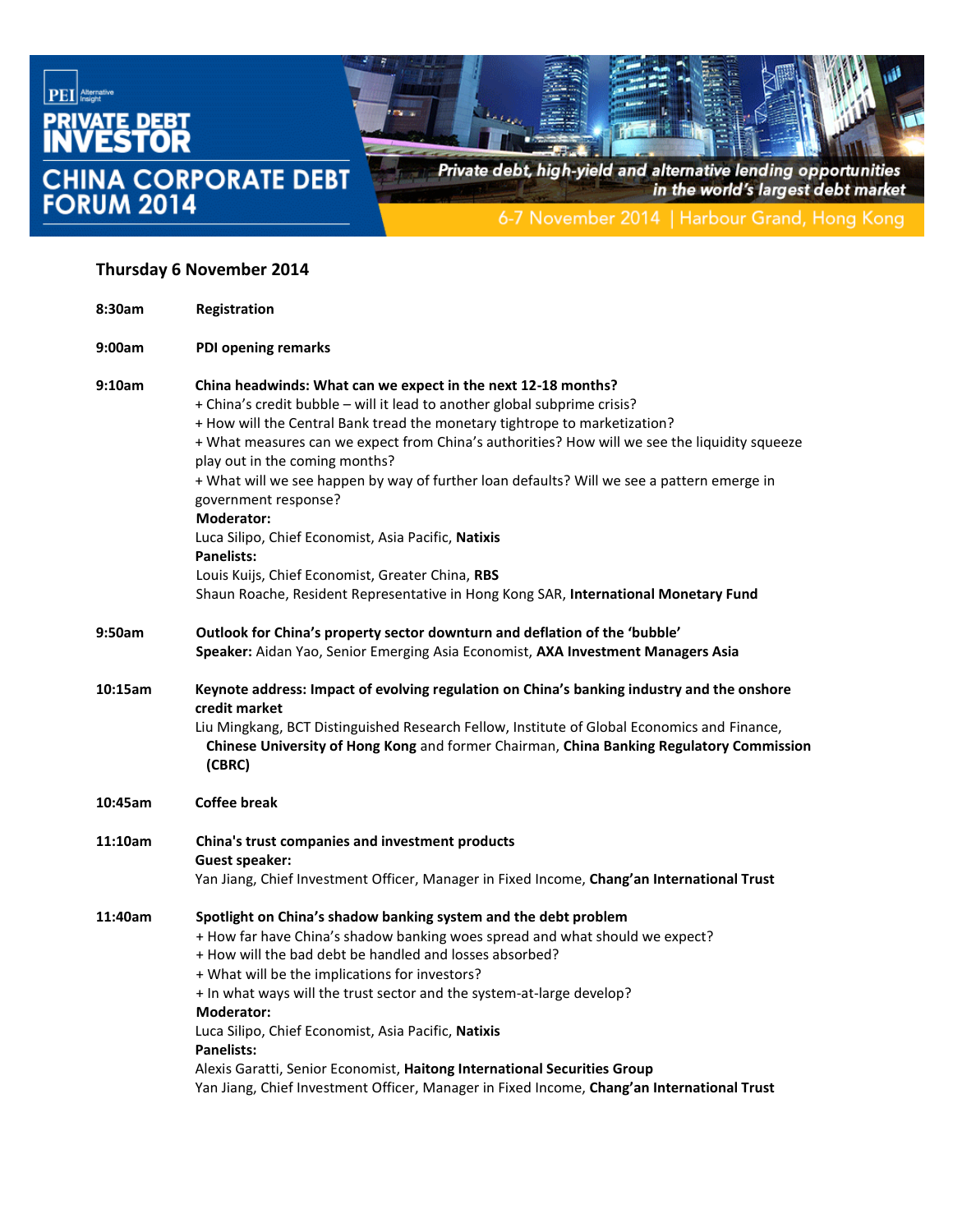

|         | Dilip Parameswaran, Founder and Chief Executive, Asia Investment Advisors<br>Shaun Roache, Resident Representative in Hong Kong SAR, International Monetary Fund                                                                                                                                                                                                                                                                                                                                                                                                                                                                                                                                                                                                                                                                                     |
|---------|------------------------------------------------------------------------------------------------------------------------------------------------------------------------------------------------------------------------------------------------------------------------------------------------------------------------------------------------------------------------------------------------------------------------------------------------------------------------------------------------------------------------------------------------------------------------------------------------------------------------------------------------------------------------------------------------------------------------------------------------------------------------------------------------------------------------------------------------------|
| 12:30pm | Lunch                                                                                                                                                                                                                                                                                                                                                                                                                                                                                                                                                                                                                                                                                                                                                                                                                                                |
| 1:45pm  | <b>Trade and securities finance in China</b><br>Eric Wong, Director, TCG Capital                                                                                                                                                                                                                                                                                                                                                                                                                                                                                                                                                                                                                                                                                                                                                                     |
| 2:10pm  | LPs' panel: Views on China private debt in the investment portfolio<br>+ How are investors allocating to the asset class?<br>+ What types of funds and platforms are LPs finding most attractive?<br>+ What is sentiment like towards China's bond markets in light of recent defaults?<br>+ Outlook for the relative risk/return profile given market developments?<br>+ Do LPs view credit investment in China as a temporary or sustainable strategy from the<br>perspective of risk-adjusted returns and/or diversification?<br>Moderator:<br>Akihiko Yasuda, Managing Director, Asia Alternatives Management<br><b>Panelists:</b><br>Jie Gong, Partner, Pantheon Ventures (HK)<br>Vish Ramaswami, Managing Director, Cambridge Associates Asia<br>Julius Wang, Chief Investment Officer and Senior Advisor, The Huthart Group                   |
| 2:55pm  | <b>Coffee break</b>                                                                                                                                                                                                                                                                                                                                                                                                                                                                                                                                                                                                                                                                                                                                                                                                                                  |
| 3:15pm  | Restructuring and debt recovery in the event of default, bankruptcy, fraud<br>+ Treatment of foreign creditors. What are they doing to protect their rights?<br>+ Consensual resolution vs enforcement? Compare western approaches with local approaches<br>+ PRC vs offshore litigation: How clear is the insolvency system in place?<br>+ Making use of legal mechanisms to create value<br>+ Reviewing the implications of past enforcements and offshore restructuring arrangements<br>Moderator:<br>Mike Murphy, Managing Director and Leader, Asia Pacific Restructuring and Financial Advisory<br>Services Practice, AlixPartners<br><b>Panelists:</b><br>Soo Cheon Lee, Co-founder and Chief Investment Officer, SC Lowy<br>Neil McDonald, Partner, Kirkland & Ellis<br>Dannon Shen, General Counsel and Managing Partner, Shoreline Capital |
| 4:00pm  | <b>Debt investors: Hear from China Hands</b><br>Hear from capital providers, debt investors and related experts active in China.<br>+ Insights based on case studies<br>+ Is lending in China structurally subordinated? The offshore vs. onshore dilemma, and strategies<br>for credit protection?                                                                                                                                                                                                                                                                                                                                                                                                                                                                                                                                                  |

+ Is the high-yield opportunity only in real estate?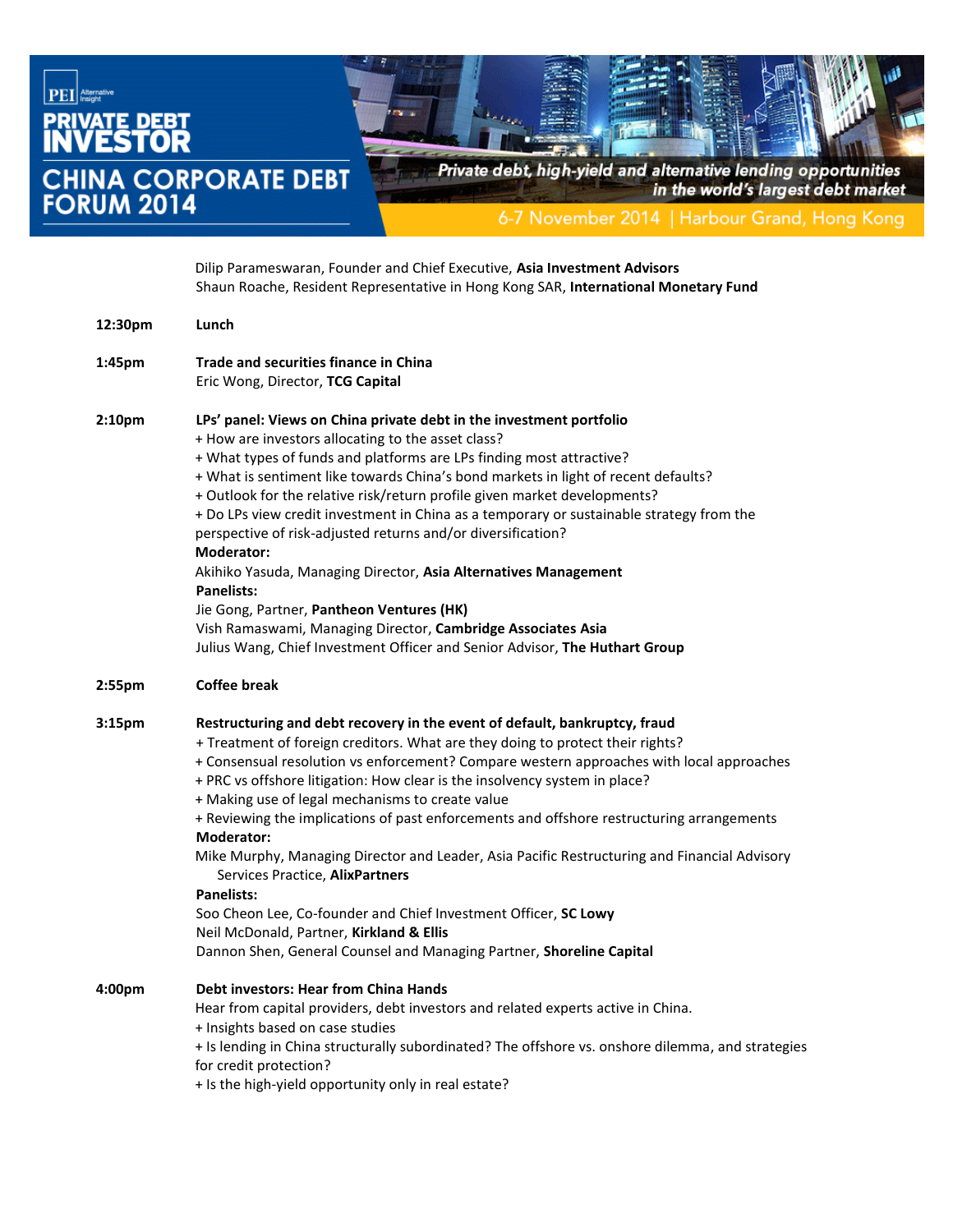

+ What does it take to reap high-yielding returns? How far down the capital structure do you need to go? **Moderator:** William Ho, Managing Director, **Strong Grace**

# **Panelists:**

Greg Donohugh, Chief Executive Officer, **Double Haven Capital (Hong Kong)** Peter Fuhrman, Chairman and Chief Executive Officer, **China First Capital** Barry Lau, Managing Partner and Chief Investment Officer, **Adamas Asset Management** Mark Ma, Head of Structured Banking, Greater China, **HSBC**

**4:50pm Closing remarks**

**5:00pm End of Day One**

### **Friday 7 November 2014**

| 9:00am | PDI welcome remarks                                                                                                                                                                                                                                                                                                                                                                                                                                                                                                                                                                                                                                                                                                                                                                               |
|--------|---------------------------------------------------------------------------------------------------------------------------------------------------------------------------------------------------------------------------------------------------------------------------------------------------------------------------------------------------------------------------------------------------------------------------------------------------------------------------------------------------------------------------------------------------------------------------------------------------------------------------------------------------------------------------------------------------------------------------------------------------------------------------------------------------|
| 9:10am | On the cusp of a new wave of investment opportunities?<br>+ Analysis of the debt market and its composite parts<br>+ Will we see a restructuring boom and which industries would feature most?<br>+ How will this compare to the developed economies' experience?<br>Speaker: Darren Stone, Vice President, AlixPartners Hong Kong                                                                                                                                                                                                                                                                                                                                                                                                                                                                |
| 9:35am | In search of high-yield from China's corporate bonds<br>+ Comparing onshore and offshore issuance - yields, processes, costs, investor interest<br>+ What have recent deals been like structurally?<br>+ Performance of the secondary market<br>+ Perspectives on which sectors will see most activity<br>+ Funding sources for Chinese business owners: What are their main considerations? Domestic vs<br>foreign debt<br><b>Moderator:</b><br>Umesh Desai, Asia Fixed Income Correspondent, Thomson Reuters<br>Panelists:<br>Chad Liu, Chief Executive Officer and Chief Investment Officer, Prudence Investment<br><b>Management</b><br>Jia Ming, Managing Director, CDH Investments<br>Anna-Marie Slot, Partner, Ashurst Hong Kong<br>Shen Yan, Chief Exective Officer, SMC Capital Advisors |

**10:25am Coffee break**